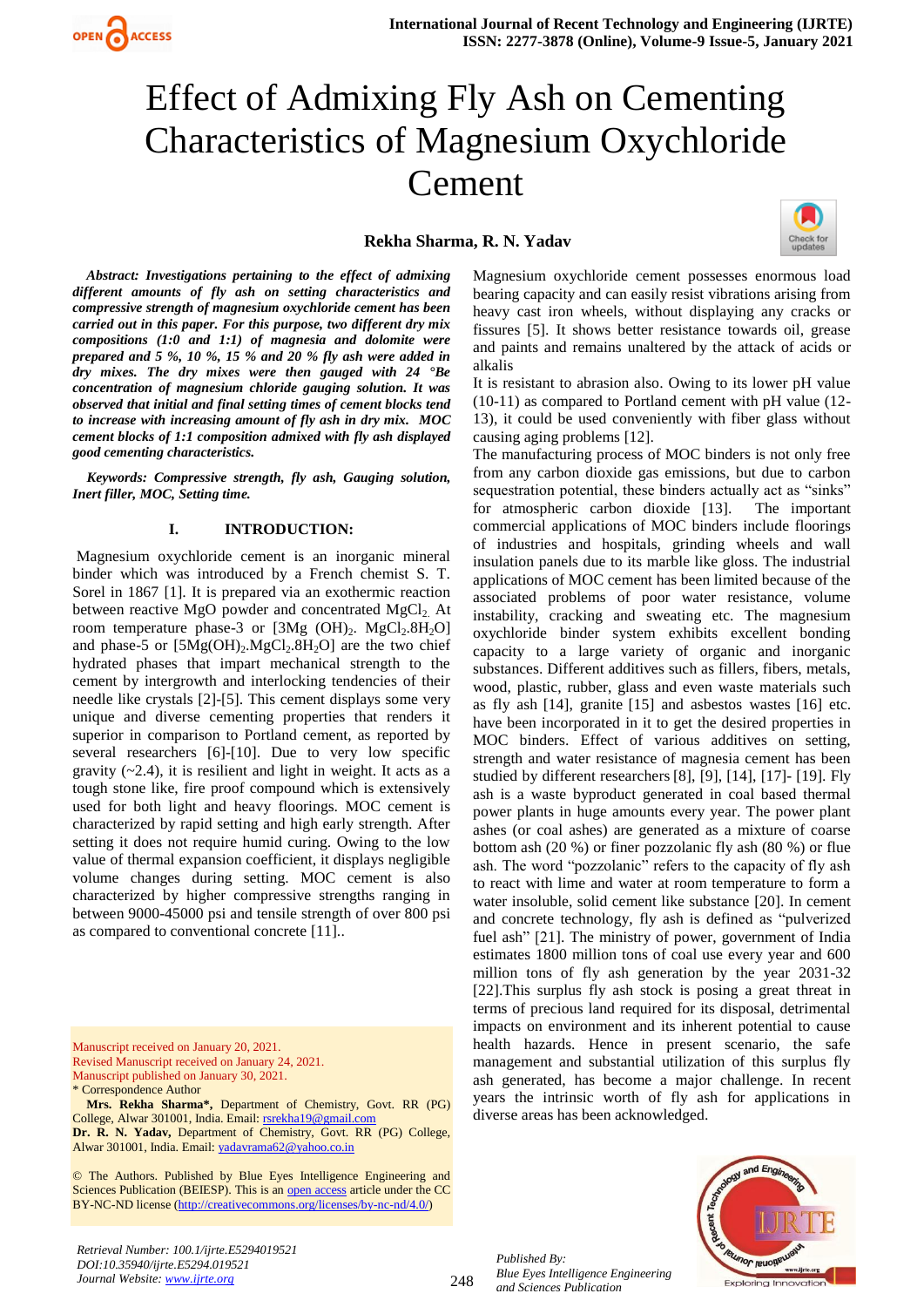Construction industry is one such area which has a large potential to incorporate fly ash. Admixing of fly ash in concrete renders it an eco- friendly and energy efficient building material as it leads to a reduction in carbon footprint of concrete [14]. This addition also extends technical benefits of concrete, reduces its cost, saves virgin raw materials (coal, limestone etc.) and precious land resources required for fly ash disposal [22] - [23]. On the other hand, considering environmental concerns this incorporation of fly ash into concrete serves for an efficient method for its safe disposal and sustainable utilization.

As a result, fly ash earlier considered as "hazardous waste material" is now being treated as "valuable resource material and saleable commodity" [21].

# **II. MATERIALS AND METHODS:**

The raw materials used in the study were calcined magnesite, magnesium chloride, dolomite powder and fly ash.

# **A.** *Calcined Magnesite*

Magnesia used in this study was of Salem, Chennai origin with following characteristics: (1) Bulk density 0.85 kg /I (2) 95 % passing through 75-micron (200 IS sieve) (3) minimum magnesium oxide 90 % (4) CaO  $< 1.5$  % (5) Ignition loss at  $100^{\circ}$ C ~  $2.5 \pm 0.5$  %.

# **B.** *Magnesium Chloride (MgCl2.6H2O)*

Magnesium chloride used in present study was of Indian Standard Grade 3 of Indian Standard: 254-1973 with following characteristics: (1) Colorless, crystalline, hygroscopic crystals. (2) Highly water soluble. (3) Magnesium chloride hexahydrate minimum 95 % (4) Magnesium sulphate, calcium sulphate and alkali chlorides (NaCl) contents  $<$  4%.

# **C.** *Dolomite (Inert Filler)*

Dolomite dust was used as an inert filler having following grading: (1) 100 % passing through 200-micron Indian Standard sieve (2) 50 % retained on 125-micron IS sieve (3)  $CaO \sim 28.7 \%$  (4) MgO ~ 20.8 % (5) Insoluble and other sesquioxide contents < 1.0 %.

# **D.** *Fly Ash (Additive)*

Fly ash was procured from Dadri thermal power plant, Uttar Pradesh. It had following characteristics: (1)  $SiO<sub>2</sub> - 62.58$  % (2)  $Fe<sub>2</sub>O<sub>3</sub> - 13.50 %$  (3)  $Al<sub>2</sub>O<sub>3</sub> - 8.50 %$  (4) CaO - 1.68 % (5) MgO - 1.60 % (6) Na<sub>2</sub>O - 0.18 % (7) K<sub>2</sub>O - 0.21 % (8) SO<sub>3</sub> -9.00 % (9) LOI - 1.45 %.

Physical Characteristics- (1) Whiteness - 43.30 % (2) oil absorption – 26.20 ml /gm (3) water absorption – 33.80 % (4) pH - 7.20 (5) bulk density- 1.11 gm /cc (6) moisture-0.06 %.

#### **E.** *Preparation of magnesium chloride solution*

Magnesium chloride solution was prepared by transferring magnesium chloride flakes into plastic containers and then adding potable water to it to obtain concentrated solution. This solution was kept overnight to allow insoluble impurities to settle down at the bottom. The supernatant concentrated solution was then transferred into other plastic container and well stirred after each dilution prior to the determination of specific gravity. Concentration of the

*Retrieval Number: 100.1/ijrte.E5294019521 DOI:10.35940/ijrte.E5294.019521 Journal Website: www.ijrte.org*

solution is expressed in terms of specific gravity on Baume scale (Be).

## **F.** *Preparation of dry-mix compositions*

Dry mixes were prepared by mixing lightly calcined magnesite (magnesia) and dolomite (inert filler) in the ratio 1:0 and 1:1 by their weight and then admixing fly ash in different amounts  $(5 \%, 10 \%, 15 \% \text{ and } 20 \%)$  in each dry mix composition.

## **G.** *Determination of Standard consistency and setting times of cement pastes*

Wet mixes were prepared by gauging dry mix composition with 24 °Be magnesium chloride gauging solution. The standard consistency, initial and final setting times were investigated as per IS 10132-1982 using Vicat apparatus [24]- [26]. The observed results are displayed in table-I and table- II.

## **H.** *Determination of Compressive strength*

Influence of admixing fly ash on compressive strength of MOC cement was determined by using cubes (molds) of size  $70.6 \times 70.6 \times 70.6$  mm<sup>3</sup> as per standard procedure [5], [25], [27]. Dry-mix compositions were prepared by mixing magnesia and dolomite in 1:0 and 1:1 ratio by their weight and adding 5 %, 10 %, 15 % and 20 % fly ash additive in dry-mix. These dry mixes were then gauged with 24 °Be gauging solution. All cubes were air dried at room temperature under lab conditions (75  $\pm$  5 % relative humidity,  $30 \pm 2$  °C temperature) and were tested for compressive strength after 30 days. The results obtained are recorded in table-III and table- IV.

# **I.** *Determination of* **Durability**

To determine the durability of product, Le-Chateliers test was conducted as per the standard procedure [18], [24] and the results are recorded in table-V and table-VI.

#### **III. RESULTS AND DISCUSSION**

The effects of adding fly ash as an admixture, on setting characteristics of magnesium oxychloride cement having different dry mix compositions are displayed in table-1 and table-11 (fig. 1 and 2).

**Table 1: Effect of fly ash on setting characteristics of 1:0 dry-mix composition of MOC.**

| Ash<br>Fly<br>(%)                               | <b>Without</b><br>FA | 5<br>$\frac{0}{0}$<br>FA | <b>10</b><br>$\frac{0}{0}$<br>FA | 15<br>$\frac{0}{0}$<br>FA | 20<br>$\frac{6}{9}$<br>FA |
|-------------------------------------------------|----------------------|--------------------------|----------------------------------|---------------------------|---------------------------|
| $MgCl2$ /<br>Gauging<br><b>Solution</b><br>(ml) | 94                   | 92                       | 91.5                             | 90                        | 88                        |
| <b>IST</b><br>(min.)                            | 72                   | 82                       | 87                               | 93                        | 98                        |
| <b>FST</b><br>(min.)                            | 210                  | 225                      | 236                              | 250                       | 262                       |

Concentration of Gauging Solution: 24 <sup>o</sup>Be, Dry mix: 1:0<sup>\*</sup> Humidity:  $75 \pm 5\%$ 

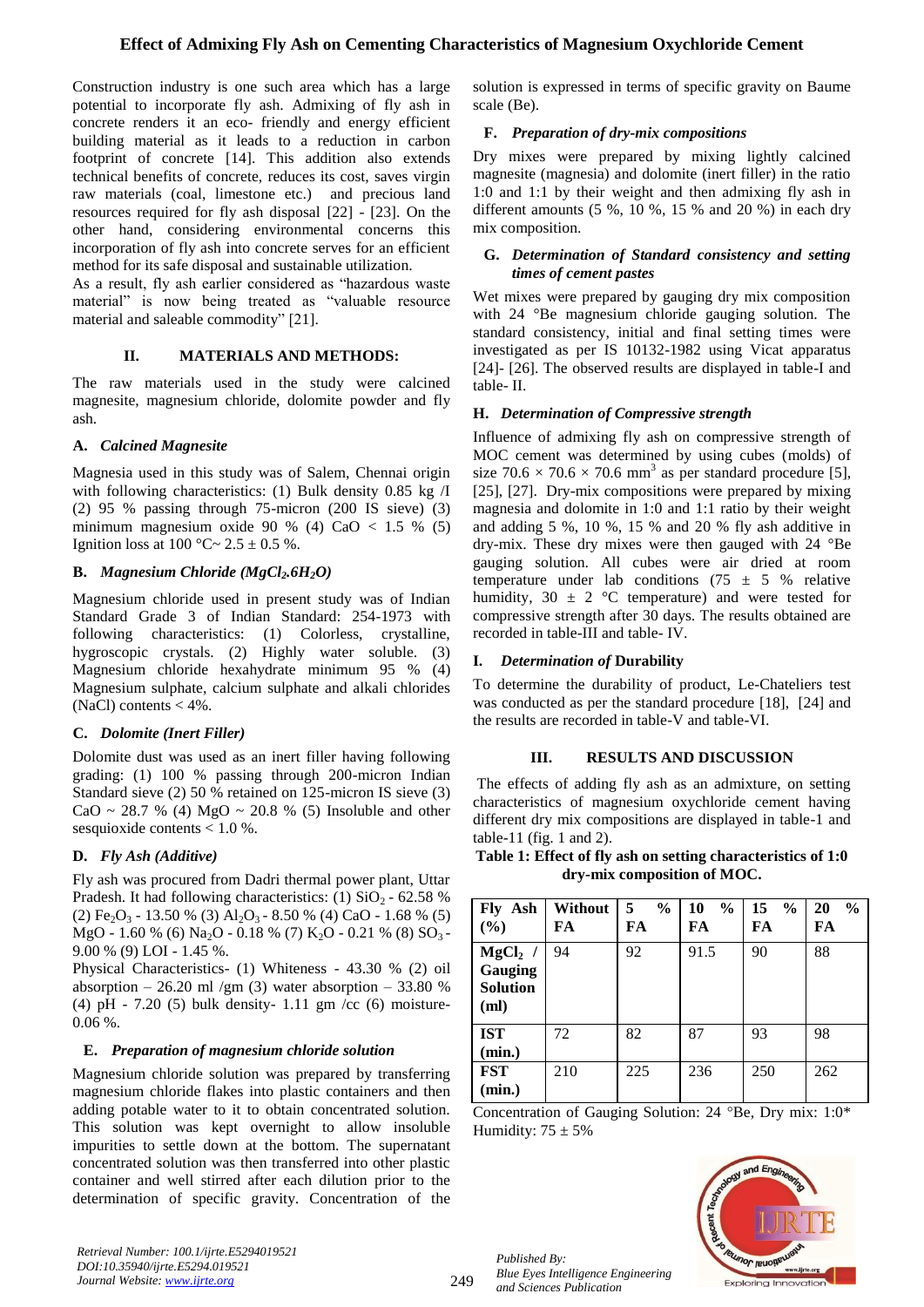

\* One part by weight of magnesia and no dolomite IST: Initial setting time; FST: Final setting time, FA: Fly Ash



# **Fig 1: Effect of fly ash on setting time of 1:0 dry mix of MOC.**

It is quite evident that if the amount of magnesia in 1:0 dry mix is replaced by dolomite, as in dry mix (1:1), setting time tends to increase. This can be related to the nature of dolomite, an inert filler incorporated in the dry mix composition, which has a tendency to retard the evolution of heat (or exothermicity). For different compositions of wet mix, the increasing tendency of setting time may also be attributed to the property of crystalline phases present in the cement paste. Thus, the coupled effect of two factors, increasing amount of inert filler content and decreasing rate of heat evolution determines the observed trends. Final setting times are also following the same trend (table I-II, fig. 1-2). It was also observed that both setting times increased with increasing amount of fly ash.

#### **Table II: Effect of Fly ash on setting characteristics of 1:1 dry-mix composition of MOC.**

| Fly Ash $(\% )$                                         | <b>Without</b><br>FA | $5 \frac{9}{6}$<br>FA | $10 \frac{9}{6}$<br>FA | 15 %<br>FA | 20%<br>FA |
|---------------------------------------------------------|----------------------|-----------------------|------------------------|------------|-----------|
| MgCl <sub>2</sub><br>Gauging<br><b>Solution</b><br>(ml) | 80                   | 77.5                  | 76.5                   | 75         | 74        |
| IST (min.)                                              | 90                   | 102                   | 111                    | 120        | 130       |
| FST (min.)                                              | 230                  | 250                   | 265                    | 282        | 300       |

Concentration of Gauging Solution: 24 °Be, Dry mix: 1:1\* Humidity:  $75 \pm 5\%$ 

\* One part by weight of magnesia and one part by weight of dolomite



*Retrieval Number: 100.1/ijrte.E5294019521 DOI:10.35940/ijrte.E5294.019521 Journal Website: www.ijrte.org*

## **Fig 2: Effect of fly ash on setting time of 1:1 dry mix of MOC. IST: Initial setting time; FST: Final setting time, FA: Fly ash**

The small and spherical shaped fly ash particles reduce particle friction by exerting lubricating effect. This causes an increase in the fluidity (or workability) of the wet mix [29]- [30]. As a result, setting times tend to increase.

The results recorded in table I-II show the volume of gauging solution required for standard consistency. It was observed that volume of gauging solution required for standard consistency at different compositions of the dry mix (1:0 and 1:1) tends to decrease almost uniformly. Although dry-mix 1:0 requires more amount of gauging solution than dry-mix 1:1. The two factors, increasing inert filler content and amount of heat evolved are collectively responsible for the observed trends. Similarly, in each drymix composition, the amount of gauging solution decreases with increasing amount of fly ash. This can be related to the spherical shape of fly ash particles that lower particle friction and exert lubricating effect. This results in reduced water demand and improved workability (or fluidity) of the wet mix. Investigations pertaining the effect of fly ash admixture on compressive strength of MOC samples prepared with different dry mix compositions and gauged with 24 °Be concentration of gauging solution are summarized in the table III-IV and figure 3-4.

**Table III: Effect of Fly ash on compressive strength of 1:0 dry-mix composition of MOC.**

|                                                | 1.0 ш у-ння сонірозной от ілібе. |                     |                           |                           |                           |
|------------------------------------------------|----------------------------------|---------------------|---------------------------|---------------------------|---------------------------|
| Fly Ash $(\% )$                                | Without<br>FA                    | $\frac{6}{9}$<br>FA | $\frac{6}{9}$<br>10<br>FA | $\frac{6}{9}$<br>15<br>FA | $\frac{6}{9}$<br>20<br>FA |
| Load $(Kg/N)$                                  | 300                              | 255                 | 260                       | 275                       | 285                       |
| <b>Compressive</b><br><b>Strength</b><br>(MPa) | 60.188                           | 51.16               | 52.163                    | 55.173                    | 57.179                    |

Concentration of Gauging Solution:  $24^\circ$ Be Dry mix: 1:0\* Humidity:  $75 \pm 5$  %  $*$  One part by weight of magnesia and no dolomite. FA: Fly Ash



## **Fig. 3: Effect of Fly ash on compressive strength of 1:0 dry-mix composition of MOC.**

In case of 1:0 dry mix (table III, fig. 3) gauged with 24 °Be of gauging solution, it was observed that addition of fly ash initially lowers the strength as compared to control block (without fly ash). The compressive strength for 5 % addition of fly ash is 51.160 MPa (255 Kg/N) which is lower than the strength of control mix 60.188 MPa (300 Kg /N). As the

amount of fly ash addition is increased strength also increases gradually.

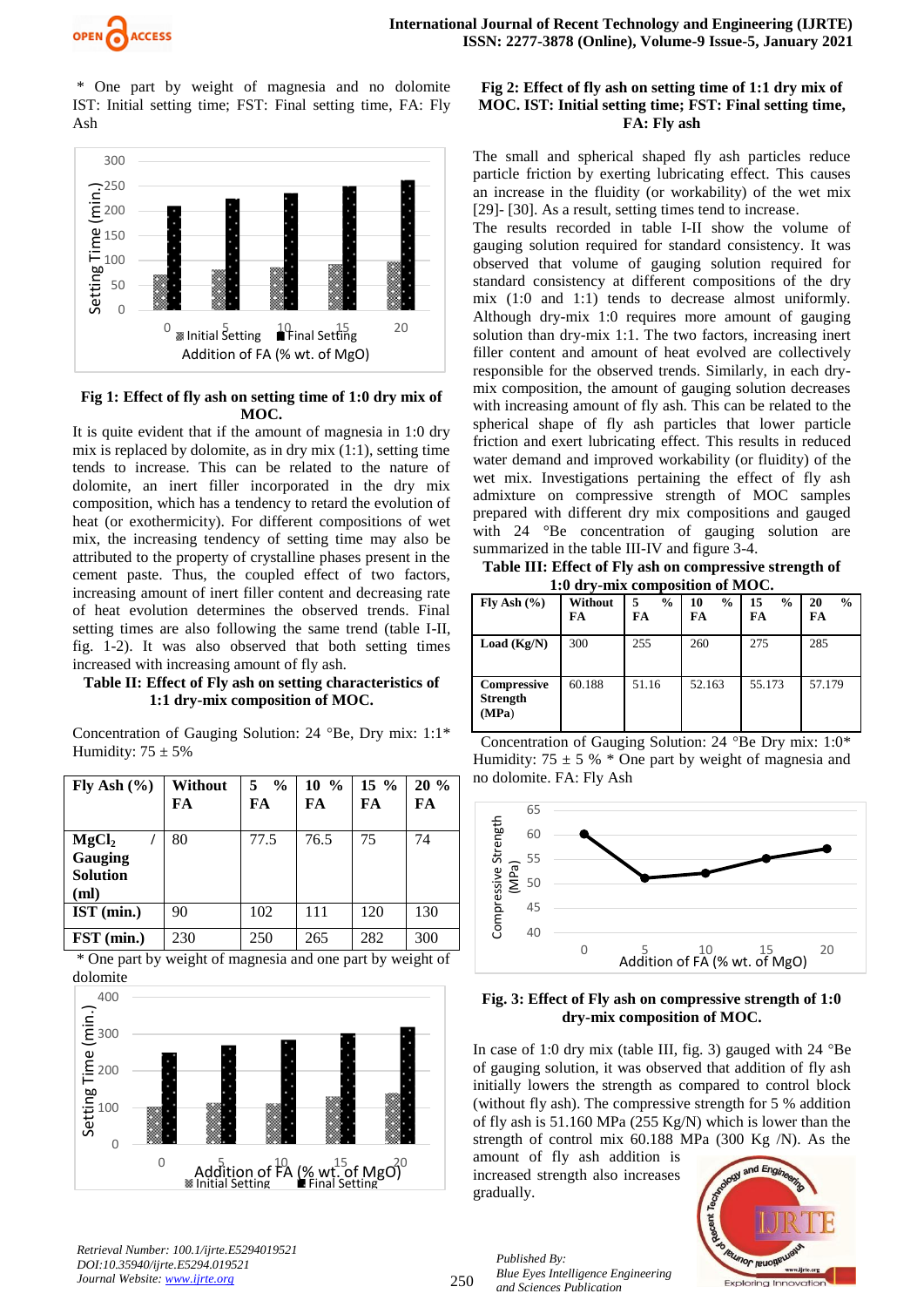For 15 and 20 % fly ash addition strength achieved is 55.173MPa (275 Kg /N) and 57.179 MPa (285 Kg /N) respectively.

This may be attributed to the fact that only magnesia is present in 1:0 dry mix, which reacts with magnesium chloride gauging solution to form strength giving phase-5. Incorporation of fly ash serves for dual role for strength development. The excess lime, released during hydration of cement, acts as a source for fly ash pozzolanic reaction and generates additional C-S-H gel having binding properties similar to that produced by hydration of cement paste. This reaction of fly ash with excess lime continues as long as lime is present in the pores of wet mix and imparts additional strength to it. On the other hand, the unreactive portion of fly ash behaves as "micro-aggregates" and fills up the matrix. This leads to enhanced packing effect and strength of cement [29]-[31]. Hence strength increases with increasing amount of fly ash.

In case of 1:1 dry mix composition (table IV, fig. 4) a decrease in strength was observed with initial addition of fly ash. The compressive strength of cement for 5 % addition of fly ash is 49.154 MPa (245 Kg  $/N$ ) which is lower than the strength of control mix 58.182 MPa (290 Kg /N). Then it increased and maximum strength of 54.169 MPa (270 Kg /N) was obtained for 10 % addition of fly ash. After this strength reduced slightly with further addition of fly ash. Although strength obtained was higher than 45 MPa in all cases. For 15 % and 20 % fly ash addition strength obtained were 52.163 MPa (260 Kg /N) and 46.144 MPa (230 Kg /N) respectively. In 1:1 dry mix magnesia content is replaced by inert filler dolomite powder which is a double carbonate of calcium and magnesium. During the preparation of wet mixes, it gets converted into its respective oxides and expels

carbon dioxide. Hence, compressive strength of molds reduces accordingly as the amount of inert filler increases in dry mixes of MOC samples.

$$
Ca/MgCO3 \rightarrow CaO + MgO + CO2
$$

**Table IV: Effect of Fly ash on compressive strength of 1:1 dry-mix composition of MOC.**

| Fly<br>Ash<br>(%)                                  | Withou<br>t FA | $\frac{0}{0}$<br>FA | 10%<br>FA | $15 \frac{9}{6}$<br>FA | $20\%$<br>FA |
|----------------------------------------------------|----------------|---------------------|-----------|------------------------|--------------|
| Load<br>(Kg/N)                                     | 290            | 245                 | 270       | 260                    | 230          |
| <b>Compressiv</b><br><b>Strength</b><br>e<br>(MPa) | 58.182         | 49.15               | 54.16     | 52.16                  | 46.14        |

Concentration of Gauging Solution:  $24^{\circ}$ Be Dry mix: 1:1\* Humidity:  $75 \pm 5 \%$ 

\* One part by weight of magnesia and one part by weight of dolomite. FA: Fly Ash



**Fig 4: Effect of Fly Ash on Compressive Strength (MPa) of 1:1 Dry Mix Of MOC.**

| S. No.                  | <b>Observations</b>                                                     | Without<br>FA. | With<br>5% FA | With<br>10% FA  | With $15%$<br>FA | <b>With 20%</b><br>FA  |  |
|-------------------------|-------------------------------------------------------------------------|----------------|---------------|-----------------|------------------|------------------------|--|
| 1                       | Weight of cement<br>composition (gm)                                    | 38             | 38            | 38              | 38               | 38                     |  |
|                         | Magnesia<br>(i)                                                         | 38             | 36.1          | 34.2            | 32.3             | 30.4                   |  |
|                         | Dolomite<br>(ii)                                                        |                |               |                 |                  |                        |  |
|                         | (iii)<br>Fly ash                                                        |                | 1.9           | 3.8             | 5.7              | 7.6                    |  |
| $\mathbf{2}$            | Amount of MgCl <sub>2</sub><br>solution (in ml)                         | 19.5           | 18.5          | 18.2            | 18               | 17.5                   |  |
| 3                       | Distance between two<br>pointers before starting<br>(in mm)             | 9              | 11            | 14              | 8                | 10                     |  |
| $\overline{\mathbf{4}}$ | Distance between two<br>pointers after 7 days<br>before boiling (in mm) | 12             | 14            | 16              | 10               | 12                     |  |
| 5                       | Distance between two<br>pointers after boiling (in<br>mm)               | 13.5           | 15.5          | 17              | 11               | 13                     |  |
| 6                       | Expansion of cement (in<br>mm)                                          | 1.5            | 1.5           | 1               | 0.5              | 0.5                    |  |
|                         | Concentration of Gauging Solution: 24 °Be                               |                |               | Dry-mix: $1:0*$ |                  | Humidity: $75 \pm 5\%$ |  |

**Table V: Effect of Fly ash on soundness of 1:0 dry-mix composition of MOC.**

\* One part by weight of magnesia and no dolomite., FA: Fly Ash The results of fly ash addition on durability of 1:0 and 1:1 dry mix of MOC has been recorded in table-V and table-VI. It was observed that in case of 1:0 dry mix expansion of molds decreases (or soundness improves) with increasing amount of fly ash (table V). When magnesia content in MOC cement is replaced by inert filler dolomite,

as in 1:1 dry mix composition (table VI), the expansion in the volume of trial blocks tends to increase in comparison to 1:0 dry mix with no dolomite.



*Retrieval Number: 100.1/ijrte.E5294019521 DOI:10.35940/ijrte.E5294.019521 Journal Website: www.ijrte.org*

251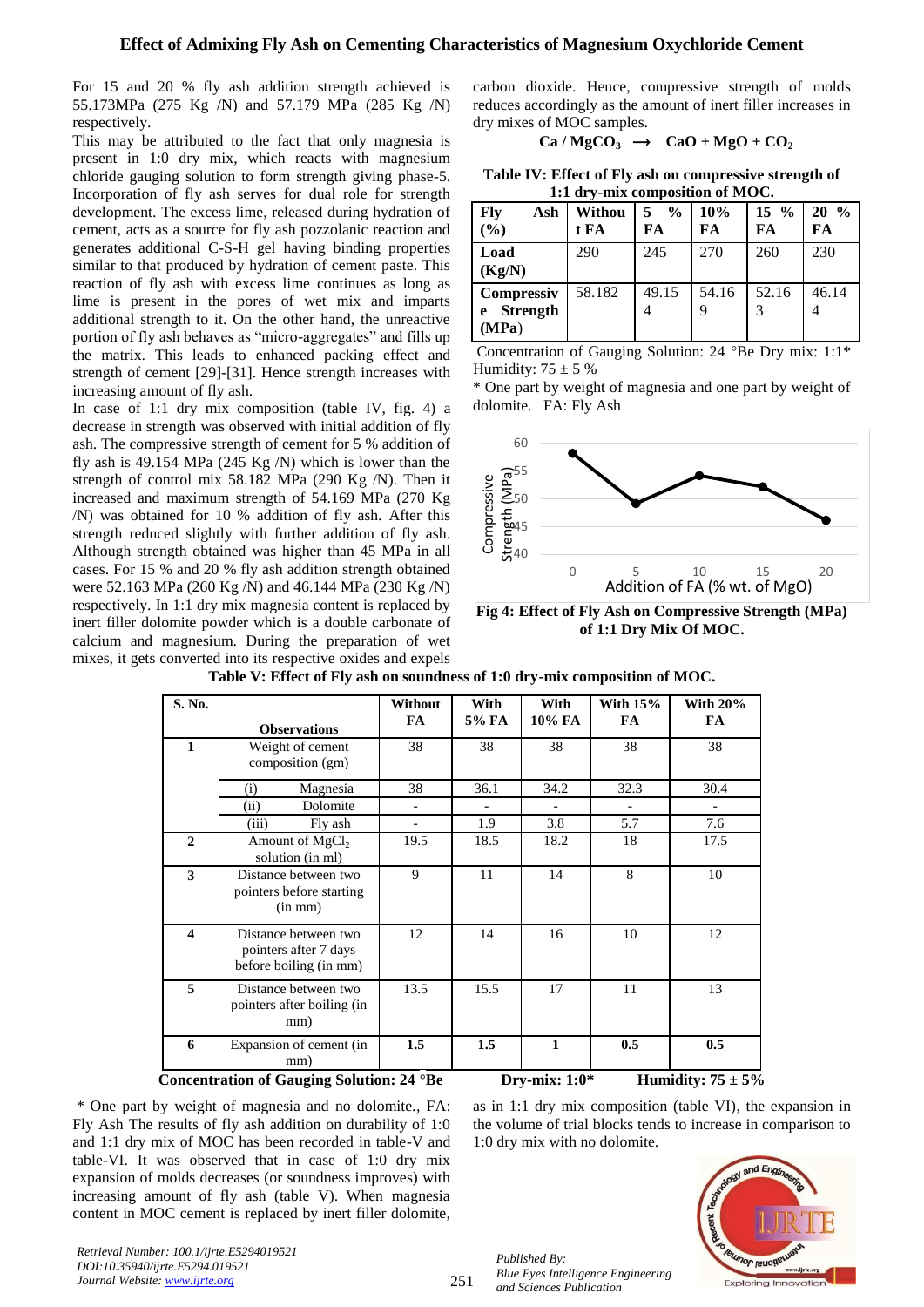

When fly ash is admixed expansion first increases and then reduces slightly for higher amounts of fly ash. The most plausible explanation of this trend is the fact that when ratio of inert filler increases in dry mix composition, the amount of residual active lime and unreacted magnesia content in the matrix also increases. These unconsumed contents undergo hydration during soundness test and cause volume expansion by converting into their respective hydroxides. Thus, positive volume changes are quite obvious under humid conditions.

$$
Ca/MgCO3 \rightarrow CaO + MgO + CO2 (1)
$$

 $CaO/MgO + H<sub>2</sub>O \rightarrow Ca(OH)<sub>2</sub>/Mg(OH)<sub>2</sub>$  (2)

On boiling the trial blocks, active lime and magnesia are formed by the decomposition of inert filler dolomite with the expulsion of carbon dioxide. Hence under humid conditions significant volume changes are observed due to the formation of calcium and magnesium hydroxides. When fly ash is admixed in concrete, these alkalis are consumed by the reaction occurring between the siliceous glass of fly ash and the alkali hydroxide of the cement paste. Hence, their availability for causing expansion reaction with reactive aggregates is reduced. Also, when cementitious material is partly replaced by fly ash, amount of heat evolution is low. This liberated heat is consumed during pozzolanic reaction of fly ash. As a result, micro-cracking is reduced with increased soundness of cement binders.

| S.<br>No.               | <b>Observations</b>                                                             | Without<br>FA | With<br>5% FA | With<br>10%<br>FA | With<br>15%<br>FA | With $20\%$<br>FA |
|-------------------------|---------------------------------------------------------------------------------|---------------|---------------|-------------------|-------------------|-------------------|
| $\mathbf{1}$            | Weight of cement<br>composition (gm)                                            | 38            | 38            | 38                | 38                | 38                |
|                         | Magnesia<br>(i)                                                                 | 19            | 18.05         | 17.1              | 16.2              | 15.2              |
|                         | Dolomite<br>(ii)                                                                | 19            | 19            | 19                | 19                | 19                |
|                         | (iii)<br>Fly ash                                                                | -             | 0.95          | 1.9               | 2.8               | 3.8               |
| $\mathbf{2}$            | Amount of $MgCl2$<br>solution (in ml)                                           | 14.5          | 14.5          | 14                | 13.5              | 13                |
| 3                       | Distance between<br>two pointers before<br>starting (in mm)                     | 12            | 11            | 8                 | $\tau$            | 14                |
| $\overline{\mathbf{4}}$ | Distance between<br>two pointers after 7<br>days before boiling<br>$(in \, mm)$ | 16            | 15            | 11                | 10                | 17                |
| 5                       | Distance between<br>two pointers after<br>boiling (in mm)                       | 18.5          | 18            | 13.5              | 12                | 19                |
| 6                       | Expansion of<br>cement (in mm)                                                  | 2.5           | 3             | 2.5               | $\overline{2}$    | $\overline{2}$    |

\* One part by weight of magnesia and two parts by weight of dolomite. FA: Fly Ash

# **IV. CONCLUSION**

- (1) Admixing of fly ash in 1:0 and 1:1 dry-mix compositions improves workability of the wet mix.
- (2) Dry mix compositions (1:0 and 1:1) display similar trends for increase in setting time characteristics by incorporation of fly ash. Although setting times are prolonged in presence of dolomite.
- (3) Dry mix composition 1:1 (equal amounts of magnesia and dolomite) with incorporation of fly ash also exhibits good cementing characteristics such as compressive strength and durability.
- (4) Thus 1:1 dry mix composition has a potential to be used as a cost-effective cementing material.

#### **ACKNOWLEDGMENT**

 We are thankful to Dr. H. Singh, principal R. R. College, Alwar for providing lab facilities in college. We are also

thankful to K. Jain of PWD, Alwar for providing facilities for compressive strength measurements.

#### **REFERENCES**

- 1. S. T. Sorel, "A New Magnesium Cement." *Comp Rend*, 65, 1867, 102-104.
- 2. C. A. Sorrel, and C. R. Armstrong, "Reactions and equilibria in magnesium oxychloride cements." *I. Am. Ceram. Soc*., 59, 1976, 51- 54.
- 3. Z. Li, and C. K. Chau, "Influence of fly ash on properties of magnesium oxychloride cement." *Cement Concrete Res,* 37(6), 2007, 866-870.
- 4. A. K. Mishra, and R. Mathur, "Magnesium Oxychloride Cement Concrete." *Bull. Mater. Sci*., 30 (3), 2007, 239-246.
- 5. R. Mathur, (1986). "Effect of temperature of calcination of magnesite and proportion of inert fillers on the bonding characteristics of magnesium oxychloride cement." (Ph.D. thesis), University of Rajasthan, Jaipur, India



252